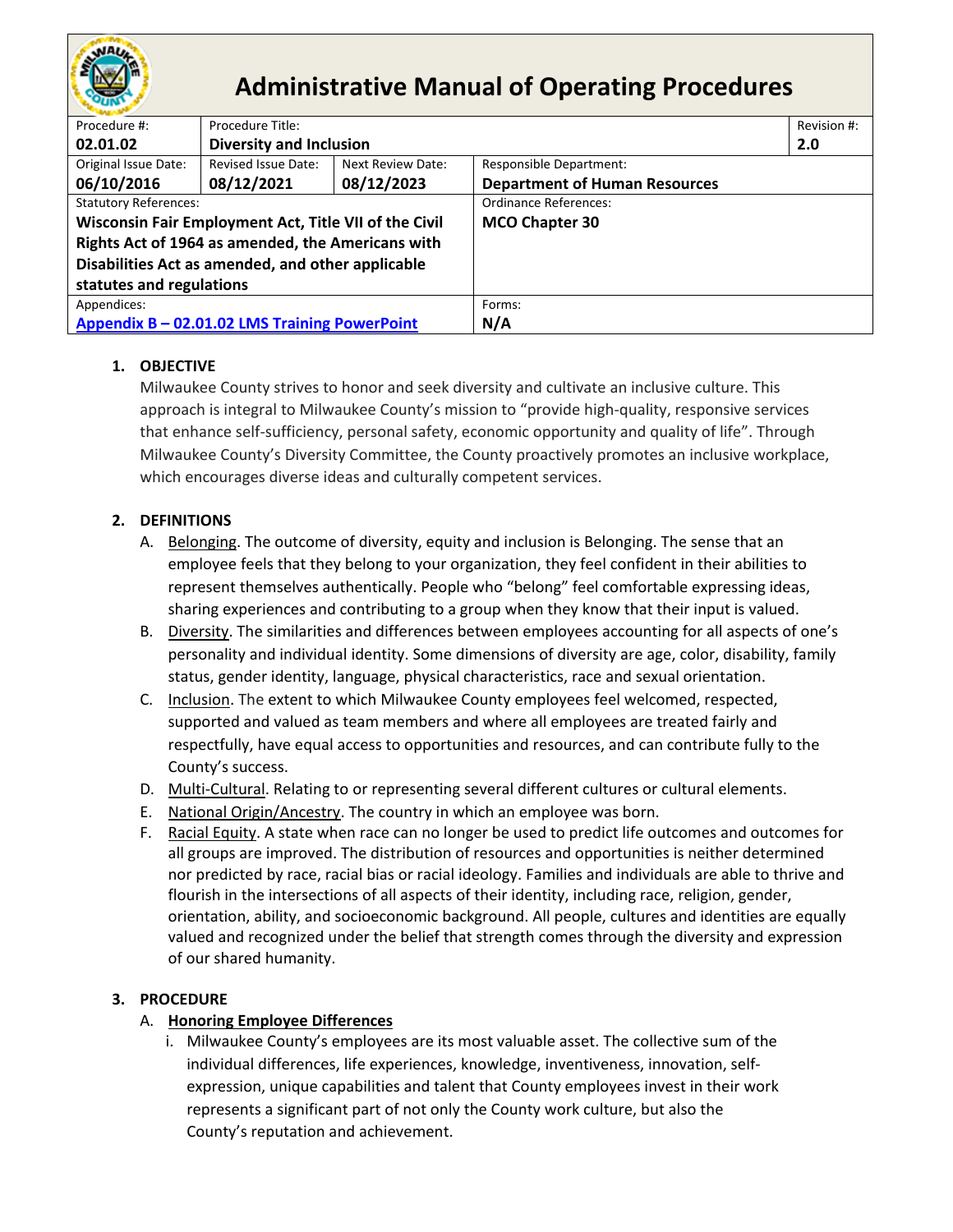ii. The County seeks to embrace and encourage employees' differences in age, color, disability, ethnicity, family or marital status, gender identity or expression, language, national origin, physical and mental ability, political affiliation, race, religion, sexual orientation, socio- economic status, veteran status, and other characteristics that make our employees unique.

#### B. **Expectations for Employees**

- i. Milwaukee County's diversity initiatives are applicable to all aspects of employment. The County's focus on the ongoing development of a work environment that values differences requires:
	- Respectful communication and cooperation between all employees
	- Teamwork and employee participation, permitting and encouraging the representation of all groups and employee perspectives
	- Creating and maintaining effective and productive multi-cultural teams and
	- Creating a positive community presence through outreach and effective service delivery that reaches diverse populations.
- ii. Milwaukee County expects employees to treat others with dignity and respect at all times. All employees are expected to exhibit conduct that reflects inclusion during work, at work functions on or off the work site, and at all County-sponsored events.

#### C. **Diversity Training**

Milwaukee County offers a variety of instructor-led and online courses for employees that are related to diversity. These courses are designed to raise awareness and emphasize the importance of maintaining a thoughtful and respectful workplace, while sharing the key concepts for creating an inclusive and productive work environment. Employees can view instructor-led and online course offerings and register for courses through Milwaukee County's learning [management system.](https://us60.dayforcehcm.com/MyDayforce/u/jgPdbI0WYEuBIPI1qoDTtQ/Common/#TGVhcm5pbmc%3D)

### D. **[Milwaukee County's Diversity Committee](http://county.milwaukee.gov/HumanResources/Diversity-Committee.htm)**

The Diversity Committee strives to honor inclusiveness, advocating for education, awareness, acceptance, and outreach in the workplace and community. The Milwaukee County Diversity Committee is made up of departmental representatives and is always welcoming new members. Employees who are interested in learning more about membership should contact Human Resources.

#### E. **Employee Concerns**

- i. Employees who believe they have been subjected to any kind of discrimination that conflicts with the organization's diversity policy and initiatives or other applicable laws or regulations, or have observed it in the workplace, should seek assistance from their supervisor or other member of management. If the circumstances make it difficult to report an issue to either of these individuals, employees should contact their Human Resources business partner or call the Employee Relations Hotline at (414) 278-2000.
- ii. Retaliation against any employee for making a complaint or participating in the investigation of a complaint is strictly prohibited and will not be tolerated.